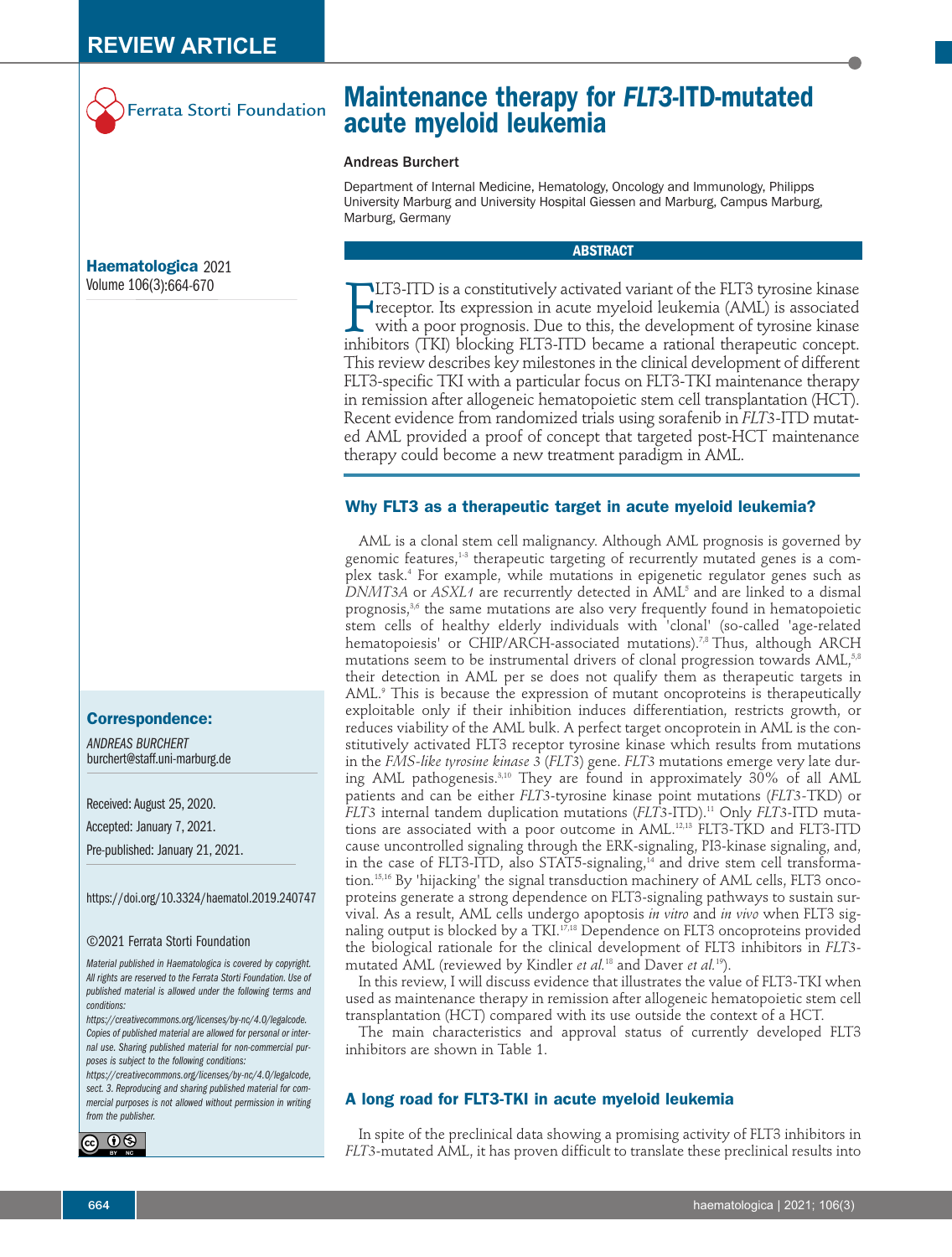| FLT3-ITD IC <sub>®</sub> [nM]<br>inhibition) $^{20,21}$ | <b>Relevant off target</b><br>activity <sup>22</sup> | <b>Approval(s)</b><br>by FDA/EMA                             | <b>Current clinical</b><br>development | <b>Efficacy</b><br>(level 1 evidence)                                                                                                                                          |
|---------------------------------------------------------|------------------------------------------------------|--------------------------------------------------------------|----------------------------------------|--------------------------------------------------------------------------------------------------------------------------------------------------------------------------------|
| 12                                                      | Multikinase inhibitor<br>(PKN1, TBK1, JAK3 etc.)     | First-line<br>FLT3-mutated AML<br>and ASM                    | Maintenance<br>post HCT                | OS benefit                                                                                                                                                                     |
| 3.2                                                     | Multikinase inhibitor                                | Renal cancer<br>liver cancer                                 | Maintenance<br>post HCT                | PFS and OS<br>benefit                                                                                                                                                          |
| 2.1                                                     | Selective TKI<br>$(PDGFR\alpha/\beta)$               | None                                                         |                                        | n.a.                                                                                                                                                                           |
| 0.56                                                    | Selective TKI<br>(KIT)                               | <b>None</b>                                                  | Maintenance                            | OS benefit                                                                                                                                                                     |
| 0.92                                                    | Selective TKI<br>(AXL)                               | r/r-FLT3-mutated AML                                         | Maintenance                            | OS benefit                                                                                                                                                                     |
|                                                         |                                                      | (MV4-11 cellular proliferation<br>(VEGFR, PDGFRβ, BRAF etc.) |                                        | AXL: AXL receptor tyrosine kinase; ASM: aggressive systemic mastocytosis; EMA: European Medicines Agency; FDA: US Food and Drug Administration; n.a.: not available; OS: over- |

Table 1. Important characteristics of FLT3 kinase inhibitor therapy in acute myeloid leukemia.

all survival;KIT (CD117):stem cell factor receptor; PFS: progression-free survival;r/r:relapsed / refractory;TKI: tyrosine kinase inhibitor; HCT: hematopoietic allogeneic stem cell transplantation.

a clinical benefit *in vivo*, especially in the monotherapy setting. For example, the first-generation FLT3 and multikinase inhibitor midostaurin failed to induce complete remissions (CR) or even partial remissions (PR) in relapsed or refractory (r/r)-*FLT3*-mutated AML. 23,24 Likewise, lestaurtinib, another multitargeted FLT3 TKI, kills *FLT3-*ITD+ AML cells *in vitro* and reduces bone marrow blasts in 5 out of 17 r/r-FLT3-ITD<sup>+</sup> AML patients. However, PR or CR are not achieved with lestaurtinib as monotherapy. 25,26 In elderly relapsed *FLT3-*mutated AML patients, lestaurtinib given after chemotherapy did not improve response rates or survival. <sup>27</sup> In newly diagnosed younger AML with *FLT3-*activating mutations, lestaurtinib given after first-line induction and consolidation chemotherapy failed to improve either relapse-free survival (RFS) or overall survival (OS). 28

Sorafenib is a multitargeted TKI that was originally developed as a B-RAF and multi-kinase inhibitor in renal/hepatocellular cancer. However, the compound also shows potent FLT3-ITD inhibitory activity. Intriguingly, in a phase I trial recruiting *FLT3-*ITD mutated r/r-AML patients<sup>29</sup> sorafenib monotherapy induced PR and CR. A case series later confirmed activity of sorafenib in r/r-*FLT3*-ITD and also in *FLT3*-wild-type AML. 30-32 However, no randomized sorafenib monotherapy trial was ever launched in AML. Intriguingly, when sorafenib monotherapy was given to *FLT3-*ITD+ AML patients relapsing after HCT, some cases achieved durable remissions, suggesting a remarkable synergism between proapoptotic FLT3-kinase inhibition and anti-AML immunity through the allogeneic immune system. 32,33

The Quantum-R and ADMIRAL trials were the first randomized, placebo-controlled trials to provide evidence that second-generation, FLT3-selective inhibitors (quizartinib and gilteritinib) improved OS (by 2 to 4 months) in r/r-FLT3-mutated AML. 34,35

Although the potential for clinical efficacy of FLT3-TKI in AML has been clearly demonstrated, in the r/r-AML setting, responses to FLT3-inhibitor monotherapy are usually only temporary. Treatment-emergent FLT3-TKI resistance restricts efficacy regardless of the type of inhibitor used. 17,25,32,35-41 To address this problem, and find synergistic therapeutic modalities, TKI were integrated into available first-line AML treatments. For example, in the SORMAL trial <sup>42</sup> and the RATIFY study, <sup>43</sup> FLT3-TKI

were combined with chemotherapy followed by a TKI maintenance phase with either sorafenib or midostaurin. In SORAML, sorafenib led to reduced rates of relapse, progression or death. <sup>42</sup> In the double blind, randomized RATIFY study, the addition of midostaurin to conventional induction/consolidation chemotherapy followed by 12 months of midostaurin maintenance improved OS in *FLT3-*mutated AML. 43

### **FLT3-TKI maintenance outside the context of allogeneic hematopoietic stem cell transplantation**

Although *BCR-ABL* and *FLT3*-ITD drive oncogene dependence, they fail to induce leukemic self-renewal, 44,45 which explains why FLT3-ITD inhibition alone fails to eliminate leukemic stem cells. In several studies, FLT3- TKI were combined with intensive chemotherapy or hypomethylating agents (HMA). 28,42,43,46-54 Three of these combination therapy trials (which were randomized and placebo-controlled: RATIFY, <sup>43</sup> SORAML, <sup>42</sup> and *clinicaltrials.gov identifier NCT00373373*<sup>46</sup> ) included a TKI maintenance therapy after first-line chemotherapy/TKI induction and consolidation. 42,43,46 In all three trials, TKI maintenance was discontinued once patients underwent HCT. A *post hoc* efficacy analysis of the midostaurin-maintenance phase in the RATIFY trial suggested that midostaurin maintenance might not further reduce the probability of relapse, <sup>43</sup> even though RATIFY was not designed to test this. <sup>55</sup> In the SORAML study, RFS curves further separated over time, including during the maintenance phase of the trial. <sup>42</sup> However, once again, the trial could not determine to what extent the sorafenib maintenance phase in particular contributed to the improved RFS.

### **FLT3-TKI maintenance after allogeneic stem cell transplantation**

With a probability of disease recurrence of 50% or over, AML relapse remains the most frequent type of treatment failure after HCT, especially in high-risk patients with *FLT3-*ITD+ AML. 56,57 Prognosis of relapsed AML after HCT is generally poor due to a lack of effective treatments.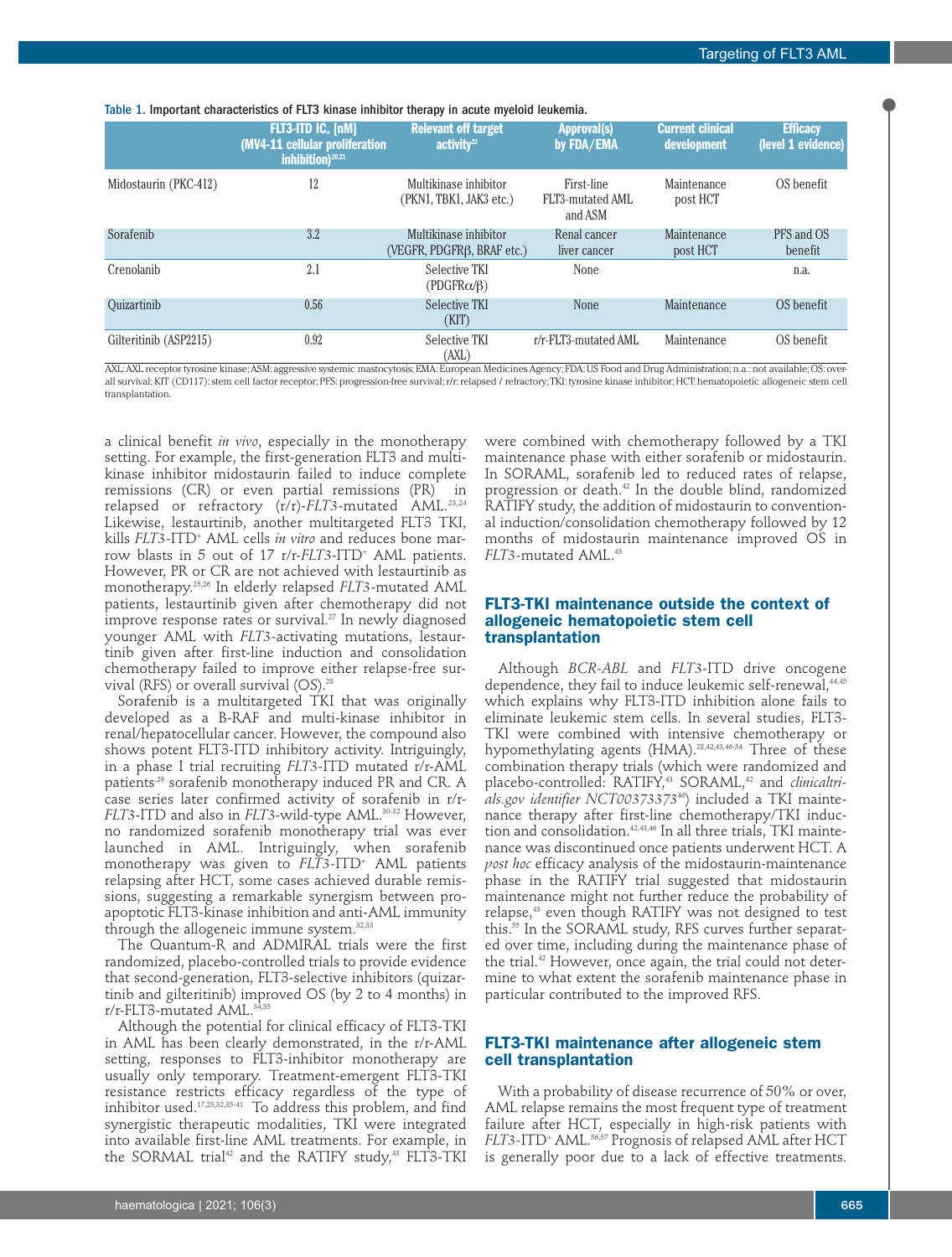## Table 2. Trials testing post-hematopoietic stem cell transplantation (HCT) maintenance therapy.

|                                              | <b>Clinical trial</b>                                                                                                                                                                                                                                     | <b>Patients'</b>                                                                                                                                                                           | <b>Endpoints</b>                          | <b>Clinical trial</b> | <b>Main result</b>                                                                                                                  |
|----------------------------------------------|-----------------------------------------------------------------------------------------------------------------------------------------------------------------------------------------------------------------------------------------------------------|--------------------------------------------------------------------------------------------------------------------------------------------------------------------------------------------|-------------------------------------------|-----------------------|-------------------------------------------------------------------------------------------------------------------------------------|
|                                              |                                                                                                                                                                                                                                                           | characteristics                                                                                                                                                                            |                                           | register              |                                                                                                                                     |
| <b>Post-HCT-TKI maintenance therapy only</b> |                                                                                                                                                                                                                                                           |                                                                                                                                                                                            |                                           |                       |                                                                                                                                     |
| Midostaurin<br>(PKC-412)                     | - phase II (RADIUS)<br>- randomized<br>- comparator arm: SOC<br>- open label<br>Status: completed                                                                                                                                                         | $-$ n=60 AML<br>- only FLT3-ITD+<br>- age $\geq$ 18y and $\leq$ 70y<br>- CHR at inclusion<br>- first CHR only<br>- maintenance for 12 months<br>- treatment started 28-60 days<br>post HCT | Primary:<br>18-month RFS<br>Secondary: OS | NCT01883362           | No benefit $62$                                                                                                                     |
| Sorafenib                                    | - SORMAIN trial<br>- phase II<br>- randomized 1:1<br>- arm A: sorafenib<br>- arm B: placebo<br>- double blind<br>- treatment starts<br>60-100 days post HCT<br>- 24 months of therapy<br>Status: completed                                                | $-$ n=83 AML<br>- only FLT3-ITD<br>$-$ age $\geq$ 18y<br>- CHR at inclusion<br>- first or subsequent CHR                                                                                   | Primary: RFS<br>Secondary: OS             | DRKS00000591          | Reduces risk of<br>relapse and death<br>$(HR\ 0.39, P=0.013)^{63}$                                                                  |
| Sorafenib                                    | - phase III<br>- randomized 1:1<br>- arm A: sorafenib<br>- arm B: SOC<br>- open label<br>- treatment starts<br>30-60 days post HCT<br>- between 120-150 days of<br>sorafenib (until d+180 post<br>HCT)<br>Status: completed                               | $-$ n=202 AML<br>- only <i>FLT3</i> -ITD<br>$-$ age $\geq$ 18y<br>- CHR prior to HCT and at<br>study inclusion<br>- first or subsequent CHR                                                | Primary:<br>1-year RFS<br>Secondary: OS   | NCT02474290           | Reduces risk of<br>relapse and death<br>ly and 2y RFS:<br>7%/12.9% vs.<br>24.5%/31.1%<br>(P<0.001)<br>OS better<br>$(P=0.025)^{64}$ |
| Gilteritinib                                 | <b>MORPHO</b> trial<br>(Astellas Pharma)<br>- phase III,<br>- randomized<br>- arm A (experimental):<br>gilteritinib<br>- arm B: placebo<br>- double blind<br>- treatment for 24 months<br>- treatment starts 60-90 days<br>post HCT<br>Status: recruiting | $-$ n=346 AML<br>- only <i>FLT3</i> -ITD<br>$-$ age $\geq$ 18y<br>- CHR at inclusion<br>- first CHR only                                                                                   | Primary: RFS<br>Secondary: OS             | NCT02997202           | Results expected<br>2025                                                                                                            |
| Crenolanib                                   | - phase II trial (AROG<br>Pharmac Inc.)<br>- uncontrolled<br>- CHR or no CHR after HCT<br>- open label<br>- treatment starts 45-90 days<br>post HCT<br>Status: recruiting                                                                                 | $-$ n=48 AML<br>- FLT3-ITD and/or TKD D835<br>mutation<br>$-$ age $\geq$ 18y<br>- stratified into CHR vs.<br>no CHR patients                                                               | Primary: PFS<br>Secondary: DFS and OS     | NCT02400255           | Results expected<br>2021                                                                                                            |
|                                              |                                                                                                                                                                                                                                                           | First-line TKI plus chemo-induction/consolidation followed by TKI maintenance (including after HCT)                                                                                        |                                           |                       |                                                                                                                                     |
| Midostaurin                                  | - phase II, single arm<br>- uncontrolled<br>- chemo/mido combination<br>first-line; maintenance<br>after chemo $(n=22)$<br>or HCT $(n=75)$                                                                                                                | $- n = 284$<br>$-FLT3$ -ITD+<br>- age $\geq$ 18y and $\leq$ 70y<br>- maintenance for 12 months<br>- treatment started 30-100 days<br>post HCT                                              | Primary:<br>EFS<br>2. OS                  | NCT01477606           | Drug is safe<br>EFS better than in<br>historical controls<br>continued on the next page                                             |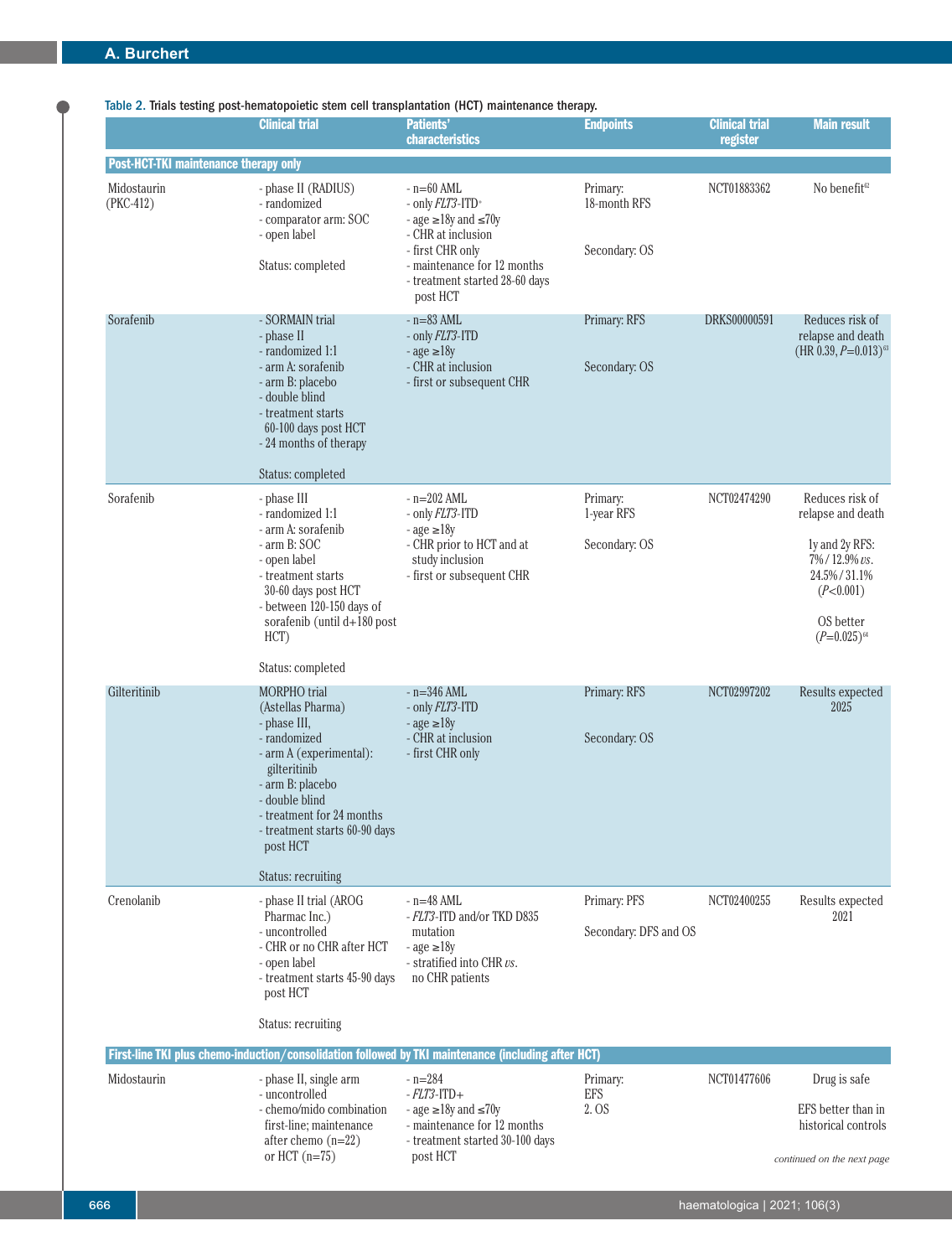#### *continued from the previous page*

|              | <b>Clinical trial</b>                                                                                                                                                                                                                                                  | <b>Patients'</b><br>characteristics                                                           | <b>Endpoints</b>                          | <b>Clinical trial</b><br>register | <b>Main result</b>       |
|--------------|------------------------------------------------------------------------------------------------------------------------------------------------------------------------------------------------------------------------------------------------------------------------|-----------------------------------------------------------------------------------------------|-------------------------------------------|-----------------------------------|--------------------------|
| Crenolanib   | - phase III trial (AROG<br>Pharmac Inc.)<br>- randomized 1:1,<br>- arm A (experimental): 7+3<br>plus crenolanib during<br>induction/consolidation;<br>crenolanib as maintenance<br>- arm B (standard):<br>TKI: midostaurin<br>- open label                             | $-$ n= $510$ AML<br>- FLT3-ITD and/or TKD D835<br>mutation<br>- age $\geq$ 18y and $\leq$ 60y | Primary: EFS<br>Secondary: OS             | NCT03258931                       | Results expected<br>2025 |
|              | Status: recruiting                                                                                                                                                                                                                                                     |                                                                                               |                                           |                                   |                          |
| Ouizartinib  | - "Quantum first" trial,<br>phase III (Daiichi<br>Sankyo Inc.)<br>- randomized 1:1,<br>- arm A (experimental):<br>7+3 plus quizartinib during<br>induction/consolidation;<br>quizartinib as maintenance<br>- arm B: 7+3 plus placebo<br>Status: active, not recruiting | $-$ n=539<br>- FLT3-ITD mutation<br>- age $\geq$ 18y and $\leq$ 75y                           | Primary: EFS<br>Secondary: OS             | NCT02668653                       | Results expected<br>2022 |
| Gilteritinib | - phase III trial<br>(HOVON/AML-SG)<br>- randomized 1:1<br>- arm A (experimental):<br>7+3 plus gilteritinib<br>during induction/<br>consolidation; 12 months<br>gilteritinib as maintenance<br>- arm B (standard):<br>TKI: midostaurin<br>- open label                 | $- n = 768$ AML or MDS-EB2<br>- FLT3-ITD and/or TKD mutation<br>$-$ age $\geq$ 18y            | Primary: EFS<br>Secondary:<br>OS, CR rate | NCT04027309                       | Results expected<br>2023 |
|              | <b>Status: recruiting</b>                                                                                                                                                                                                                                              |                                                                                               |                                           |                                   |                          |

AML: acute myeloid leukemia; chemo: chemotherapy; CR: complete remission; CHR: complete hematologic remission; d: day; EFS: event-free survival; FLT3: fms like tyrosine kinase 3; HR: hazard ratio; ITD: internal tandem duplication;n:number;mido: midostaurin; OS: overall survival; RFS: relapse-free survival; SOC: standard of care; TKD: tyrosine kinase domain; TKI: tyrosine kinase inhibitor; y: years.

Chemotherapy, donor lymphocyte infusion or second HCT only achieve long-term outcomes in around 5% of cases. 58,59

Intriguingly, sorafenib monotherapy resulted in durable remissions in a small, but nonetheless important proportion of FLT3-ITD+ AML patients relapsing after HCT.<sup>32,33</sup> This clinical observation implied that sorafenib might prevent AML relapse after HCT by inhibiting FLT3-ITDdriven AML outgrowth, thereby giving the new immune system more time to elicit immune responses against residual AML blasts. In a murine *FLT3*-ITD AML model, FLT3- ITD inhibition by sorafenib promoted anti-leukemic T-cell immunity by triggering IL-15 secretion. <sup>60</sup> On the other hand, sorafenib-induced autocrine IL-15 secretion cannot explain the positive results in the SORAML trial since this study mainly included *FLT3-*ITD- AML patients. Indeed, in mice, sorafenib aggravates T-cell mediated allo-immunity independently from *FLT3-*ITD inhibition. 61 Taken together, it seems that different mechanisms might contribute to the beneficial effects of sorafenib observed post HCT. A first placebo-controlled post-HCT maintenance therapy trial (the SORMAIN trial) started in 2010 using the multi-kinase and FLT3-TKI sorafenib (see below).

As of today, five randomized controlled clinical trials have investigated whether FLT3 TKI maintenance therapy post HCT improves outcome (Table 2). Three recent randomized trials addressed the value of FLT3-TKI (crenolanib, quizartinib or gilteritinib) in combination with chemotherapy followed by post-HCT TKI maintenance (Table 2), and some of these are ongoing with results expected between 2021 and 2025.

#### **Midostaurin**

In the RADIUS trial, Maziarz *et al.* randomized 60 *FLT3-*ITD+ AML midostaurin *versus* standard of care (SOC). <sup>62</sup> This was an open label trial and midostaurin treatment was given for 12 months. The primary out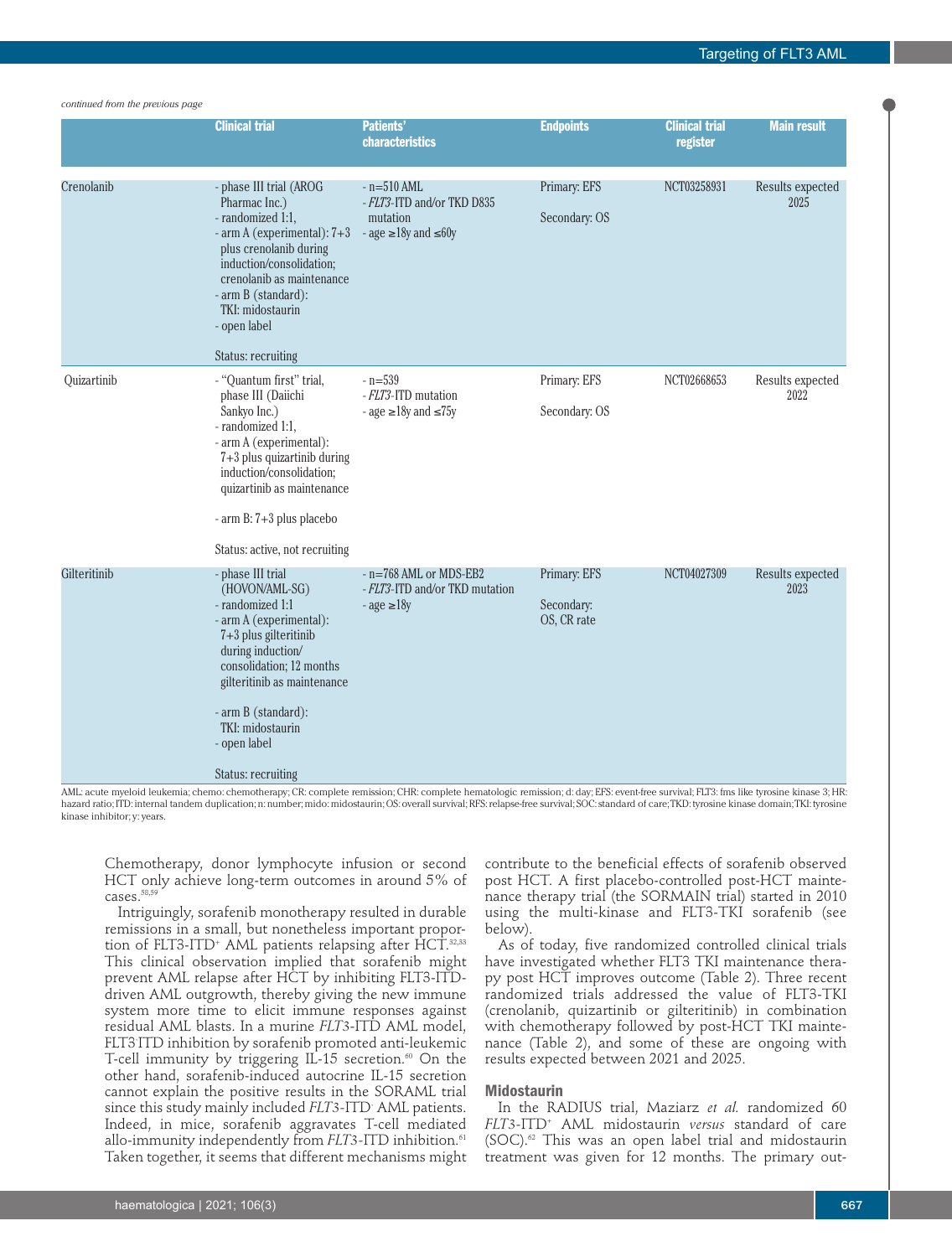come, RFS, was comparable for midostaurin- and SOCtreated patients. Thus, the RADIUS-trial does not support a role for midostaurin as maintenance drug post HCT in *FLT3-*ITD-mutated AML.

An uncontrolled phase II study suggested that midostaurin maintenance post HCT was more efficacious than midostaurin maintenance after conventional chemotherapy/midostaurin combination therapy (Table 2). Of interest, only 75 of 134 patients (56%) ultimately proceeded to post-HCT maintenance, and most of these patients (59%) stopped maintenance earlier (after a median of 9 months). 49

### **Gilteritinib and crenolanib**

Maintenance trials with gilteritinib and crenolanib are ongoing (Table 2). The placebo-controlled, Astellas-sponsored trial (MORPHO) plans to randomize 346 FLT3 mutated AML patients who were transplanted in first complete hematologic remission. Recruited patients will be stratified according to minimal residual disease (MRD) levels post HCT. The MORPHO trial is expected to report results in 2025.

### **Sorafenib**

Evidence is available from two recently published randomized trials: 1) the placebo controlled SORMAIN trial (recruitment period 2010-2015); <sup>63</sup> and 2) an open label phase III trial from China (recruitment period 2015- 2018) <sup>64</sup> evaluating whether sorafenib maintenance post HCT improves progression-free survival (PFS) and OS in FLT3-ITD+ AML.

In SORMAIN, 83 patients were recruited. The primary endpoint, RFS, was significantly better with sorafenib. After a median follow-up of 41.8 months in SORMAIN, median RFS was not reached with sorafenib *versus* 30.9 months with placebo (HR 0.39, 95%CI: 0.18-0.85; *P*=0.013). <sup>63</sup> During the first two years after randomization, the risk of relapse or death was reduced by 75% (HR 0.25, *P*=0.002). <sup>63</sup> In the Chinese phase III trial, 202 patients were randomized to receive sorafenib *versus* placebo. The median follow-up duration is 21.3 months. 64 The 2-year leukemia-free survival was 78.9% *versus* 56.6% (HR 0.37, 95%CI: 0.22-0.63; *P*<0.0001), which is comparable to that in the SORMAIN trial. At 24 months, OS was higher with sorafenib *versus* placebo in both the SORMAIN trial (90.5% *vs.* 66.2%; HR 0.24, 95%CI: 0.08- 0.74; *P*=0.007) and the phase III trial (82.1% *vs.* 68.0%, HR 0.48, 95%CI: 0.27-0.86; *P*=0.012).

In both trials, sorafenib was well tolerated because toxicities could be managed with dose reductions without losing efficacy.

An important aspect of the SORMAIN trial were prospectively acquired MRD data. Although based on a relatively small number of patients, data suggest that sorafenib maintenance is especially beneficial for patients who are already in very good remission at the time of transplantation; among MRD- patients prior to allo-HCT, there were 0 of 9 relapses with sorafenib *versus* 5 of 12 relapses with placebo (*P*=0.028). 63

Because a large number of retrospective studies had pre-

viously established that MRD levels prior and post HCT inversely correlate with probabilities of RFS and  $\mathrm{OS},^{\omega,\mathrm{66}}$ SORMAIN data lend further support to the notion that achieving MRD-negativity prior to HCT could become an important treatment goal in this high-risk AML subtype. Thus, achievement of low MRD level prior to HCT, such as, for example, through a chemotherapy/ FLT3-TKI combination treatment $\sigma$  (see trials in Table 2), would support the use of sorafenib maintenance post HCT.

### **Open questions and future directions**

SORMAIN data and the phase III results from Xuan *et al.* establish TKI maintenance treatment post HCT as a novel and efficacious therapy. 63,64 Data from these two trials reveal an unprecedented therapeutic potency of an FLT3-kinase inhibitor if applied in the context of CR after HCT. In such a context, FLT3-inhibition could maintain CR in the vast majority of patients, who would otherwise relapse. In particular, especially patients with no MRD prior to HCT (but also patients with MRD-positivity after HCT) seem to gain great benefit from FLT3-TKI (sorafenib) maintenance. Thus FLT3-TKI treatment in remission might be a clue as to how to significantly improve the detrimental natural course of *FLT3-*ITD mutated AML. 63

Many important questions remain. For example, what is the mechanism underlying these potentially curative effects of sorafenib? It should be emphasized once again that sorafenib is a multi-targeted TKI and that its efficacy in AML can be also *FLT3*-ITD independent, as evidenced by the SORAML trial, which treated mainly *FLT3-*ITD-AML patients. <sup>42</sup> Results from ongoing randomized TKI maintenance therapy trials will help clarify whether the benefit of FLT3-TKI maintenance is compound (sorafenib)-specific or whether less promiscuous, highly FLT3-specific inhibitors such as gilteritinib or quizartinib offer comparable or even better benefits (Table 2).

Secondly, the optimal duration of maintenance therapy is unclear: 12 months (as in the phase III study) *versus* 24 months (as in SORMAIN), or potentially even longer. Finally, it will be important to explore whether the concept of targeted maintenance therapy in remission after HCT is generally applicable also to novel, AML-approved signaling inhibitors such as the BCL-2 inhibitor venetoclax<sup>68</sup> or the IDH1/2-inhibitors enasidenib/ivosidenib.<sup>69,70</sup> Recent positive results from maintenance trials using the oral hypomethylating compound CC-486,<sup>71</sup> azacytidine<sup>72</sup> or decitabine<sup>73</sup> demonstrate that maintenance chemotherapy can meaningfully improve OS.

### *Disclosures*

*AB has received research support from Novartis, BMS, and AOP Orphan. He has received honoraria and sits on the advisory boards of BMS, AOP Orphan, Pfizer, and Abbvie.*

#### *Funding*

*AB was supported by the DFG (GRK 2573) and the German Carreras Leukemia Foundation (16R/2019).*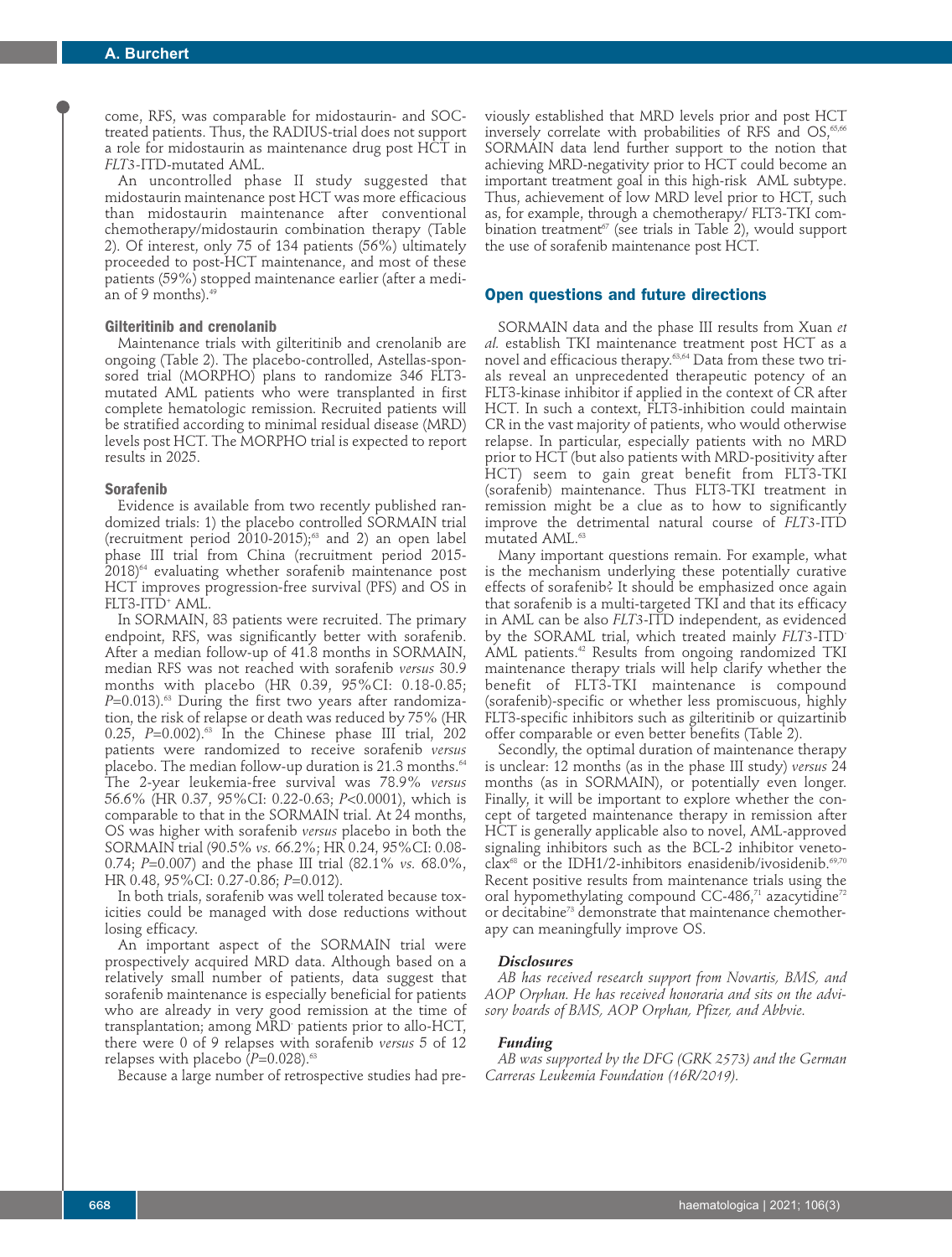### **References**

- 1. Grimwade D, Ivey A, Huntly BJP. Molecular landscape of acute myeloid leukemia in younger adults and its clinical relevance. Blood. 2016;127(1):29-41.
- 2. Döhner H, Estey E, Grimwade D, et al. Diagnosis and management of AML in adults: 2017 ELN recommendations from an international expert panel. 2017;129(4):424-447.
- 3. Papaemmanuil E, Gerstung M, Bullinger L, et al. Genomic classification and prognosis in acute myeloid leukemia. N Engl J Med. 2016;374(23):2209-2221.
- 4.Tyner JW, Tognon CE, Bottomly D, et al. Functional genomic landscape of acute myeloid leukaemia. Nature. 2018;562(7728): 526-531.
- 5. Shlush LI, Zandi S, Mitchell A, et al. Identification of pre-leukaemic haematopoietic stem cells in acute leukaemia. Nature. 2014;506(7488):328-333.
- 6. Guryanova OA, Shank K, Spitzer B, et al. DNMT3A mutations promote anthracycline resistance in acute myeloid leukemia via impaired nucleosome remodeling. Nat Med. 2016;22(12):1488-1495.
- 7. Busque L, Patel JP, Figueroa ME, et al. Recurrent somatic TET2 mutations in normal elderly individuals with clonal hematopoiesis. Nat Genet. 2012;44(11): 1179-1181.
- 8. Genovese G, Kähler AK, Handsaker RE, et al. Clonal hematopoiesis and blood-cancer risk inferred from blood DNA sequence. N Engl J Med. 2014;371(26):2477-2487.
- 9. Gillies RJ, Verduzco D, Gatenby RA. Evolutionary dynamics of carcinogenesis and why targeted therapy does not work. Nat Rev Cancer. 2012;12(7):487-493.
- 10. Ley TJ, Mardis ER, Ding L, et al. DNA sequencing of a cytogenetically normal acute myeloid leukaemia genome. Nature. 2008;456(7218):66-72.
- 11. Nakao M, Yokota S, Iwai T, et al. Internal tandem duplication of the flt3 gene found in acute myeloid leukemia. Leukemia. 1996;10(12):1911-1918.
- 12.Thiede C, Steudel C, Mohr B, et al. Analysis of FLT3-activating mutations in 979 patients with acute myelogenous leukemia: association with FAB subtypes and identification of subgroups with poor prognosis. Blood. 2002;99(12):4326-4335.
- 13. Brunet S, Labopin M, Esteve J, et al. Impact of FLT3 internal tandem duplication on the outcome of related and unrelated hematopoietic transplantation for adult acute myeloid leukemia in first remission: a retrospective analysis. J Clin Oncol. 2012;30 (7):735-741.
- 14. Choudhary C, Brandts C, Schwable J, et al. Activation mechanisms of STAT5 by oncogenic Flt3-ITD. Blood. 2007;110(1):370-374.
- 15.Kiyoi H, Towatari M, Yokota S, et al. Internal tandem duplication of the FLT3 gene is a novel modality of elongation mutation which causes constitutive activation of the product. Leukemia. 1998;12(9):1333-1337.
- 16. Lee BH, Tothova Z, Levine RL, et al. FLT3 mutations confer enhanced proliferation and survival properties to multipotent progenitors in a murine model of chronic myelomonocytic leukemia. Cancer Cell. 2007;12(4):367-380.
- 17. Smith CC, Wang Q, Chin C-S, et al. Validation of ITD mutations in FLT3 as a therapeutic target in human acute myeloid leukaemia. Nature. 2012;485(7397):260-263.
- 18.Kindler T, Lipka DB, Fischer T. FLT3 as a therapeutic target in AML: still challenging after all these years. Blood. 2010;116(24): 5089-5102.
- 19. Daver N, Kantarjian H. FLT3 inhibition in acute myeloid leukaemia. Lancet Oncol. 2017;18(8):988-989.
- 20.Zarrinkar PP, Gunawardane RN, Cramer MD, et al. AC220 is a uniquely potent and selective inhibitor of FLT3 for the treatment of acute myeloid leukemia (AML). Blood. 2009;114(14):2984-2992.
- 21. Mori M, Kaneko N, Ueno Y, et al. Gilteritinib, a FLT3/AXL inhibitor, shows antileukemic activity in mouse models of FLT3 mutated acute myeloid leukemia. Invest New Drugs. 2017;35(5):556-565.
- 22. Davis MI, Hunt JP, Herrgard S, et al. Comprehensive analysis of kinase inhibitor selectivity. Nat Biotechnol. 2011;29(11): 1046-1051.
- 23. Stone RM, DeAngelo DJ, Klimek V, et al. Patients with acute myeloid leukemia and an activating mutation in FLT3 respond to a small-molecule FLT3 tyrosine kinase inhibitor, PKC412. Blood. 2005;105(1):54-60.
- 24. Fischer T, Stone RM, DeAngelo DJ, et al. Phase IIB trial of oral midostaurin (PKC412), the FMS-like tyrosine kinase 3 receptor (FLT3) and multi-targeted kinase inhibitor, in patients with acute myeloid leukemia and high-risk myelodysplastic syndrome with either wild-type or mutated FLT3. J Clin Oncol. 2010;28(28):4339-4345.
- 25. Smith BD, Levis M, Beran M, et al. Singleagent CEP-701, a novel FLT3 inhibitor, shows biologic and clinical activity in patients with relapsed or refractory acute myeloid leukemia. Blood. 2004;103(10): 3669-3676.
- 26.Knapper S, Burnett AK, Littlewood T, et al. A phase 2 trial of the FLT3 inhibitor lestaurtinib (CEP701) as first-line treatment for older patients with acute myeloid leukemia not considered fit for intensive chemotherapy. Blood. 2006;108(10):3262-3270.
- 27. Levis M, Ravandi F, Wang ES, et al. Results from a randomized trial of salvage chemotherapy followed by lestaurtinib for patients with FLT3 mutant AML in first relapse. Blood. 2011;117(12):3294-3301.
- 28.Knapper S, Russell N, Gilkes A, et al. A randomized assessment of adding the kinase inhibitor lestaurtinib to first-line chemotherfor FLT3-mutated AML. Blood. 2017;129(9):1143-1154.
- 29.Zhang W, Konopleva M, Shi Y-X, et al. Mutant FLT3: a direct target of sorafenib in acute myelogenous leukemia. J Natl Cancer Inst. 2008;100(3):184-198.
- 30. Safaian NN, Czibere A, Bruns I, et al. Sorafenib (Nexavar) induces molecular remission and regression of extramedullary disease in a patient with FLT3-ITD+ acute<br>myeloid leukemia. Leukemia Res. Leukemia Res. 2009;33(2):348-350.
- 31. Metzelder S, Wang Y, Wollmer E, et al. Compassionate use of sorafenib in FLT3- ITD-positive acute myeloid leukemia: sustained regression before and after allogeneic<br>stem cell transplantation. Blood. cell transplantation. 200;113(26):6567-6571.
- 32. Metzelder SK, Schroeder T, Finck A, et al. High activity of sorafenib in FLT3-ITD-positive acute myeloid leukemia synergizes with allo-immune effects to induce sustained responses. Leukemia. 2012;26(11):2353- 2359.
- 33. Metzelder SK, Schroeder T, Lübbert M, et al. Long-term survival of sorafenib-treated FLT3-ITD-positive acute myeloid leukaemia

patients relapsing after allogeneic stem cell transplantation. Eur J Cancer. 2017;86:233- 239.

- 34. Cortes JE, Khaled SK, Martinelli G, et al. Efficacy and safety of single-agent quizartinib (Q), a potent and selective FLT3 inhibitor (FLT3i), in patients (pts) with FLT3 internal tandem duplication (FLT3-ITD) mutated relapsed/refractory (R/R) acute myeloid leukemia (AML) enrolled in the global, phase 3, randomized controlled Quantum-R trial. Blood. 2018;132(Suppl 1):563-563.
- 35. Perl AE, Martinelli G, Cortes JE, et al. Gilteritinib or chemotherapy for relapsed or refractory FLT3-mutated AML. N Engl J Med. 2019;381(18):1728-1740.
- 36. Baker SD, Zimmerman EI, Wang Y-D, et al. Emergence of polyclonal FLT3 tyrosine kinase domain mutations during sequential therapy with sorafenib and sunitinib in FLT3-ITD-positive acute myeloid leukemia. Clin Cancer Res. 2013;19(20):5758-5768.
- 37. Piloto O, Wright M, Brown P, Kim K-T, Levis M, Small D. Prolonged exposure to FLT3 inhibitors leads to resistance via activation of parallel signaling pathways. Blood. 2007;109(4):1643-1652.
- 38. Metzelder SK, Michel C, Bonin von M, et al. NFATc1 as a therapeutic target in FLT3-ITDpositive AML. Leukemia. 2015;29(7):1470- 1477.
- 39. Pratz KW, Sato T, Murphy KM, Stine A, Rajkhowa T, Levis M. FLT3-mutant allelic burden and clinical status are predictive of response to FLT3 inhibitors in AML. Blood. 2010;115(7):1425-1432.
- 40. Smith CC, Levis MJ, Perl AE, et al. Emerging mutations at relapse in patients with FLT3 mutated relapsed/refractory acute myeloid leukemia who received gilteritinib therapy in the phase 3 Admiral trial. Blood. 2019;134(Suppl 1):14.
- 41. Cortes JE, Khaled S, Martinelli G, et al. Quizartinib versus salvage chemotherapy in relapsed or refractory FLT3-ITD acute myeloid leukaemia (QuANTUM-R): a multicentre, randomised, controlled, open-label, phase 3 trial. Lancet Oncol. 2019;20(7):984-  $997.$
- 42. Röllig C, Serve H, Hüttmann A, et al. Addition of sorafenib versus placebo to standard therapy in patients aged 60 years or younger with newly diagnosed acute myeloid leukaemia (SORAML): a multicentre, phase 2, randomised controlled trial. Lancet Oncol. 2015;16(16):1691-1699.
- 43. Stone RM, Mandrekar SJ, Sanford BL, et al. Midostaurin plus chemotherapy for acute myeloid leukemia with a FLT3 mutation. N Engl J Med. 2017;377(5):454-464.
- 44. Huntly BJP, Shigematsu H, Deguchi K, et al. MOZ-TIF2, but not BCR-ABL, confers properties of leukemic stem cells to committed murine hematopoietic progenitors. Cancer Cell. 2004;6(6):587-596.
- 45. Chu SH, Heiser D, Li L, et al. FLT3-ITD knockin impairs hematopoietic stem cell quiescence/homeostasis, leading to myeloproliferative neoplasm. Cell Stem Cell. 2012;11(3):346-358.
- 46. Serve H, Krug U, Wagner R, et al. Sorafenib in combination with intensive chemotherapy in elderly patients with acute myeloid leukemia: results from a randomized, placebo-controlled trial. J Clin Oncol. 2013;31 (25):3110-3118.
- 47. Hu S, Niu H, Inaba H, Orwick S, et al. Activity of the multikinase inhibitor sorafenib in combination with cytarabine in acute myeloid leukemia. J Natl Cancer Inst.